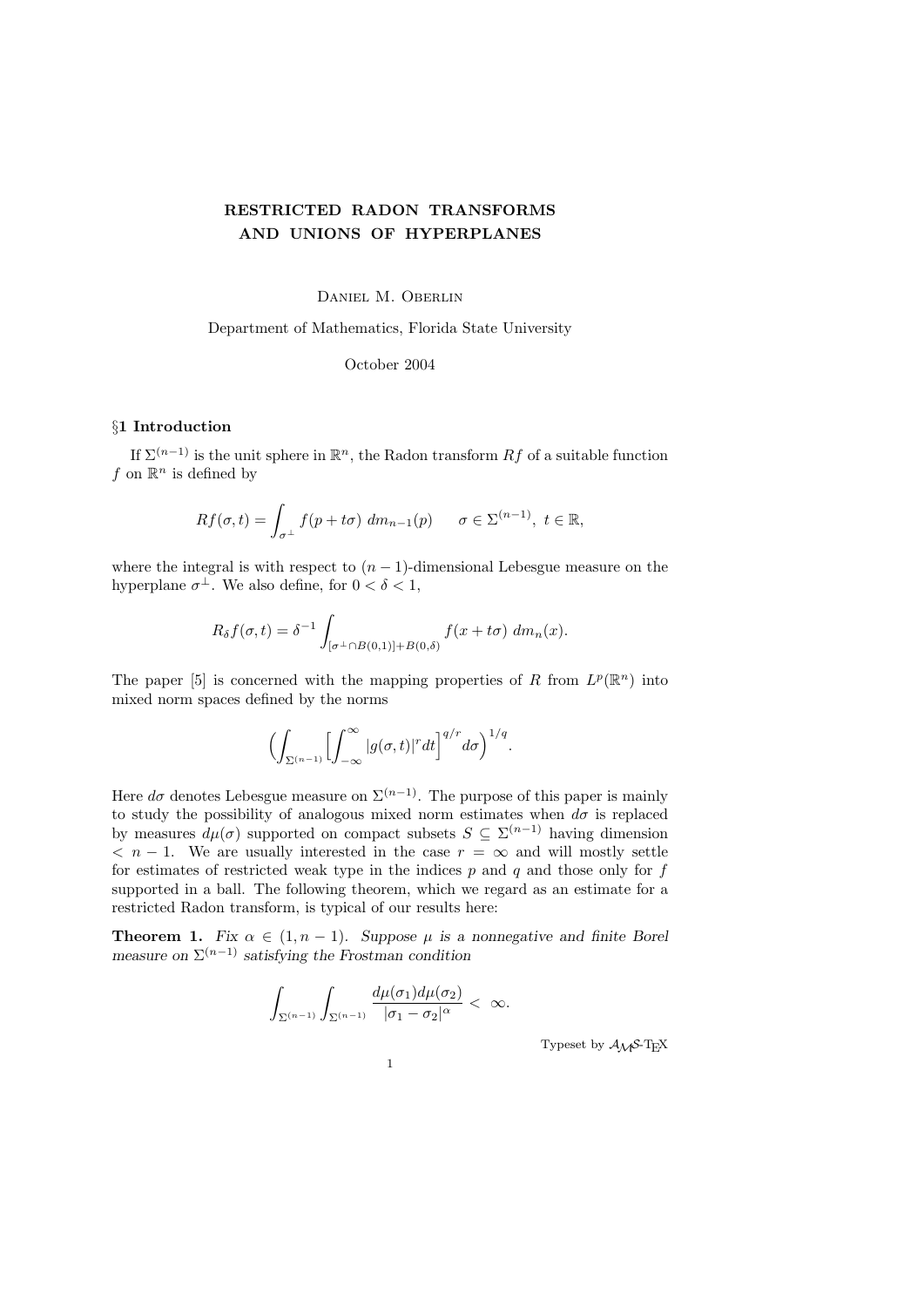Then

(1) 
$$
\lambda \mu (\{\sigma \in \Sigma^{(n-1)} : \sup_{t \in \mathbb{R}} R \chi_E(\sigma, t) > \lambda\})^{1/\alpha} \lesssim |E|^{1/2}
$$

for  $\lambda > 0$  and Borel  $E \subseteq B(0,1)$ . That is,

$$
||R\chi_E||_{L^{\alpha,\infty}_\mu(L^\infty)} \lesssim |E|^{1/2}.
$$

Suppose that  $\alpha \in (0, n-1)$ . Say that a Borel set  $E \subseteq \mathbb{R}^n$  satisfies the (Besicovitch) condition  $B(n-1;\alpha)$  if there is a compact set  $S \subseteq \Sigma^{(n-1)}$  having Hausdorff dimension  $\alpha$  such that for each  $\sigma \in S$  there is a translate of an  $(n-1)$ -plane orthogonal to  $\sigma$  which intersects E in a set of positive  $(n-1)$ -dimensional Lebesgue measure. It is well-known that, given  $\epsilon \in (0, \alpha)$ , such an S supports a probability measure  $\mu$  satisfying the hypothesis of Theorem 1, but with  $\alpha - \epsilon$  in place of  $\alpha$ . In conjunction with Theorem 1, standard arguments imply that such an  $E$  must have positive *n*-dimensional Lebesgue measure. That is,  $B(n-1;\alpha)$  sets in  $\mathbb{R}^n$  have positive Lebesgue measure if  $\alpha > 1$ . As will be pointed out in §2, the next theorem implies that, for  $\alpha \in (0,1)$  and in certain cases,  $B(n-1;\alpha)$  sets have Hausdorff dimension at least  $n-1+\alpha$ . (Here is a notational comment: |E| will usually denote the Lebesgue measure of  $E$  with the appropriate dimension being clear from the context.)

**Theorem 2.** Suppose  $\alpha \in (0,1)$ . Suppose  $\tilde{\mu}$  is a nonnegative measure on a compact interval  $J \subseteq \mathbb{R}$  which satisfies the condition

$$
\widetilde{\mu}(I) \lesssim |I|^{\alpha}
$$

for subintervals  $I \subseteq J$ . Let  $\mu$  be the image of  $\tilde{\mu}$  under a one-to-one and bi-Lipschitz mapping of J into  $\Sigma^{(n-1)}$ . If  $0 < \gamma < \beta < \alpha$  and

$$
\frac{1}{p}=\frac{1+\beta-\gamma}{1+2\beta-\gamma},\ \ \frac{1}{q}=\frac{1+\gamma}{1+2\beta-\gamma},\ \ \eta=\frac{1-\gamma}{1+2\beta-\gamma}
$$

then there is the estimate

$$
||R_{\delta}\chi_E||_{L^{q,\infty}_{\mu}(L^{\infty})} \lesssim |E|^{1/p} \delta^{-\eta}
$$

for Borel  $E \subset B(0,1)$  and  $\delta \in (0,1)$ .

Contrasting with Theorems 1 and 2, the next result provides a global estimate for a restricted Radon transform:

**Theorem 3.** Suppose  $n \geq 4$ . Let S be the  $(n-2)$ -sphere

$$
\{\sigma=(\sigma_1\ldots,\sigma_n)\in\Sigma^{(n-1)}:\sum_1^{n-1}\sigma_j^2=\sigma_n^2\}
$$

and let  $\mu$  be Lebesgue measure on S. Then there is an estimate

$$
||R\chi_E||_{L^{n-2}_\mu(L^\infty)} \lesssim |E|^{(n-1)/n}
$$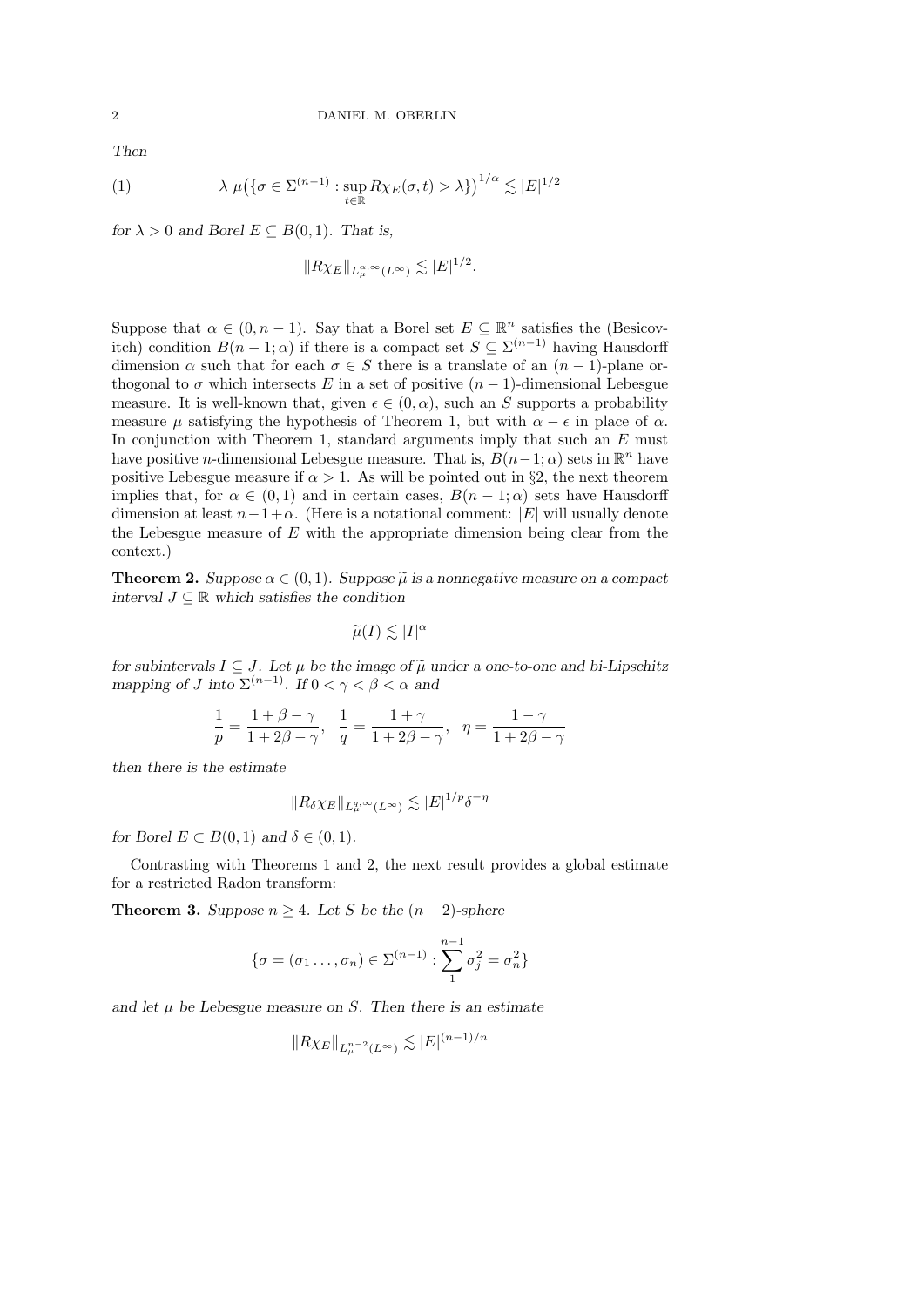for Borel  $E \subseteq \mathbb{R}^n$ .

This result is an analogue of (3) in [5] (which is a similar estimate but with  $\mu$ replaced by Lebesgue measure on  $\Sigma^{(n-1)}$  and  $q = n$ ). The proof of Theorem 3 parallels the proof in [5] but requires the  $L^2$  Fourier restriction estimates for the light cone in  $\mathbb{R}^n$  in place of an easier  $L^2$  estimate used in [5].

The remainder of this paper is organized as follows: §2 contains the proofs of Theorems 2 and 3 and the statement and proof of a similar result in the case when d is an integer strictly between 1 and  $n-1$  and  $\mu$  is Lebesgue measure on a suitable d-manifold in  $\Sigma^{(n-1)}$ ; §3 contains the proof of Theorem 3; §4 contains some miscellaneous observations and remarks: an analogue for Kahane's notion of Fourier dimension of Theorem 2 when  $n = 2$  and examples bearing on the question of whether  $B(n-1; 1)$  sets in  $\mathbb{R}^n$  must have positive measure or only full dimension (the answer depends on the set S of directions).

#### §2 Proofs of Theorems 1 and 2

As Theorem 1 is a consequence of its analogue, uniform in  $\delta \in (0,1)$ , for the operators  $R_{\delta}$ , we will restrict our attention to these operators. A standard method for obtaining restricted weak type estimates is to estimate  $|E|$  from below. We will do this with a particularly simple-minded strategy based on two observations and originally employed in [3] and [4]. The first observation is that

$$
|\bigcup_{n=1}^{N} E_n| \geq \sum_{n=1}^{N} |E_n| - \sum_{1 \leq m < n \leq N} |E_m \cap E_n|.
$$

The second is the well-known fact that if  $\sigma \in \Sigma^{(n-1)}$  and if, for  $t \in \mathbb{R}$ ,  $P^{\delta}_{\sigma}$  denotes a plate  $[\sigma^{\perp} \cap B(0,1)] + B(0,\delta) + t\sigma$ , then

$$
|P^{\delta}_{\sigma_1} \cap P^{\delta}_{\sigma_2}| \leq \frac{C(n)\delta^2}{|\sigma_1 - \sigma_2|}
$$

(so long as  $\sigma_1$  and  $\sigma_2$  are not too far apart, an hypothesis we tacitly assume since it can be acheived by multiplying the measures  $\mu$  appearing below by an appropriate partition of unity). Thus if, for  $n = 1, ..., N$ , we have plates  $P^{\delta}_{\sigma_n}$  satisfying  $|E \cap$  $P^{\delta}_{\sigma_n}$  |  $\geq C_1 \lambda \delta$ , it follows that

(2) 
$$
|E| \ge C_1 N \lambda \delta - C(n) \delta^2 \sum_{1 \le m < n \le N} \frac{1}{|\sigma_m - \sigma_n|}.
$$

Our strategy, then, will be to choose  $N$  and

$$
\sigma_n \in \{ \sigma \in \Sigma^{(n-1)} : \sup_{t \in \mathbb{R}} R_{\delta} \chi_E(\sigma, t) > \lambda \}
$$

so that (2) gives, for example,

$$
|E| \gtrsim \lambda^2 \mu \big( \{ \sigma \in \Sigma^{(n-1)} : \sup_{t \in \mathbb{R}} R_{\delta} \chi_E(\sigma, t) > \lambda \} \big)^{2/\alpha},
$$

which is the analogue of (1) for the operator  $R_{\delta}$ . For Theorem 1 the following lemma will facilitate this choice: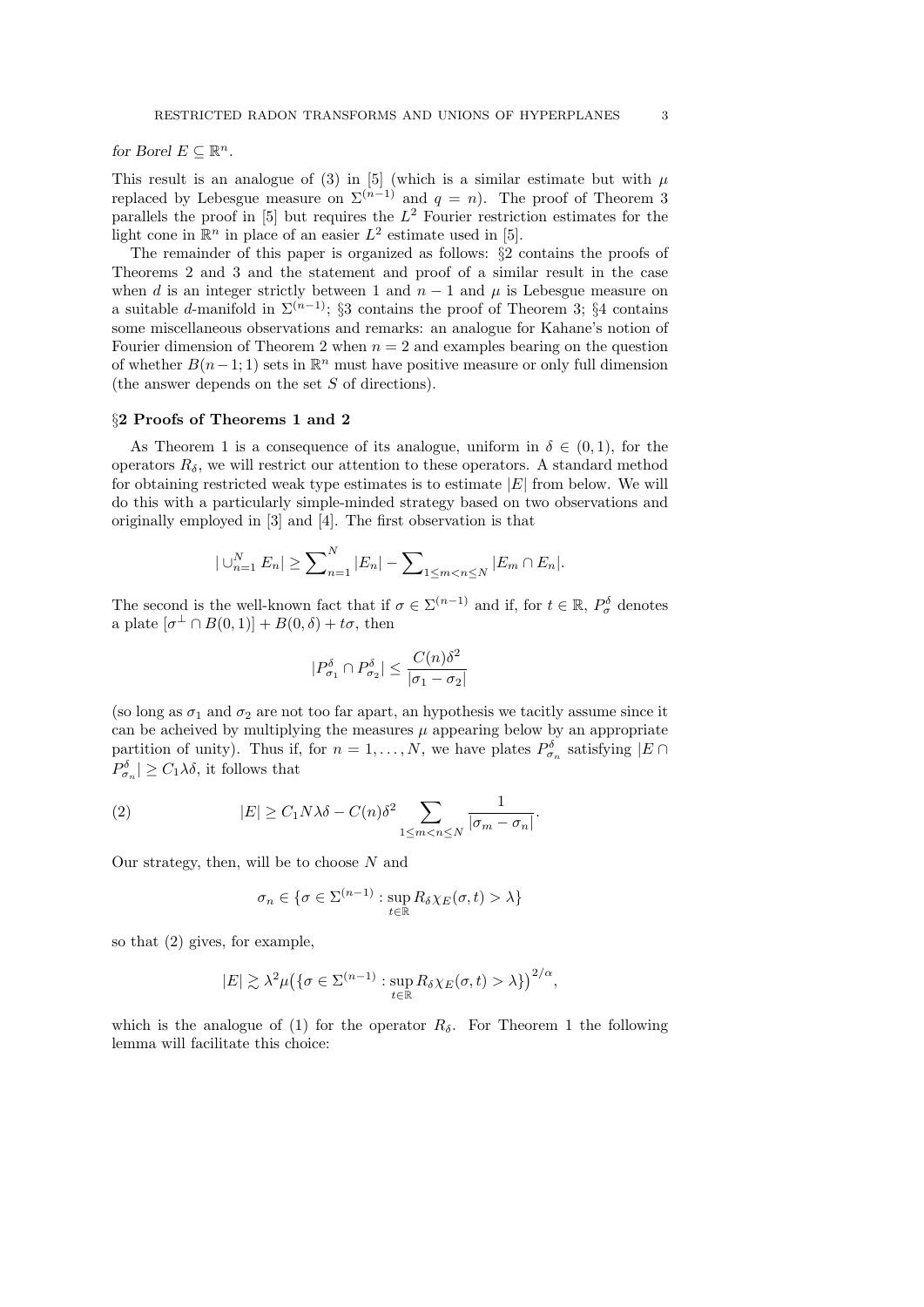**Lemma 1.** Let  $\mu$  be as in Theorem 1. There is  $C = C(\mu)$  such that given  $n \in \mathbb{N}$ and a Borel  $S \subseteq \Sigma^{(n-1)}$  with  $\mu(S) > 0$ , one can choose  $\sigma_n \in S$ ,  $1 \leq n \leq N$ , such that

$$
\sum_{1 \le m < n \le N} \frac{1}{|\sigma_m - \sigma_n|} \le \frac{CN^2}{\mu(S)^{2/\alpha}}.
$$

Proof of Lemma 1: Suppose  $\sigma_1, \ldots, \sigma_N$  are chosen independently and at random from the probability space  $(S, \frac{\mu}{\mu(S)})$ . Then, for  $1 \leq m < n \leq N$ ,

$$
\mathbb{E}\left(\frac{1}{|\sigma_m - \sigma_n|}\right) = \frac{1}{\mu(S)^2} \int_S \int_S \frac{1}{|\sigma_m - \sigma_n|} d\mu(\sigma_m) d\mu(\sigma_n) \le
$$

$$
\frac{1}{\mu(S)^2} \Biggl( \int_S \int_S 1 \, d\mu(\sigma_m) d\mu(\sigma_n) \Biggr)^{1-1/\alpha} \Biggl( \int_S \int_S \frac{1}{|\sigma_m - \sigma_n|^{\alpha}} d\mu(\sigma_m) d\mu(\sigma_n) \Biggr)^{1/\alpha} \leq \frac{C}{\mu(S)^{2/\alpha}},
$$
 by the hypothesis on  $\mu$ . Thus

by the hypothesis on  $\mu$ . Thus

$$
\mathbb{E}\Big(\sum\nolimits_{1\leq m
$$

and the lemma follows.

Proof of Theorem 1: Let S be the set

$$
\{\sigma \in \Sigma^{(n-1)} : \sup_{t \in \mathbb{R}} R_{\delta} \chi_E(\sigma, t) > \lambda\}
$$

so that if  $\sigma \in S$  then there is  $t \in \mathbb{R}$  such that if  $P_{\sigma}^{\delta} = [\sigma^{\perp} \cap B(0,1)] + B(0,\delta) + t\sigma$ then  $|E \cap P_{\sigma}^{\delta}| \geq C_1 \lambda \delta$ . The conjunction of Lemma 1 and (2) yields

(3) 
$$
|E| \geq C_1 N \lambda \delta - C_2 \delta^2 N^2 \mu(S)^{-2\alpha}.
$$

We consider two cases (noting that  $N = N_0 \doteq \lambda C_1 \mu(S)^{2/\alpha} / C_2 \delta$  makes the RHS of  $(3)$  equal to 0):

Case I: Assume  $N_0 > 10$ . In this case choose  $N\in\mathbb{N}$  such that

$$
\frac{\lambda C_1 \mu(S)^{2/\alpha}}{2C_2 \delta} \ge N \ge \frac{\lambda C_1 \mu(S)^{2/\alpha}}{3C_2 \delta}.
$$

Then it follows from (3) that

$$
|E| \ge C_1 \frac{\lambda C_1 \mu(S)^{2/\alpha}}{3C_2 \delta} \lambda \delta - C_2 \delta^2 \frac{\lambda^2 C_1^2 \mu(S)^{4/\alpha}}{4C_2^2 \delta^2} \mu(S)^{-2/\alpha} = \kappa \lambda^2 \mu(S)^{2/\alpha}
$$

for  $\kappa = C_1^2/(12C_2)$ . This gives  $\lambda \mu(S)^{1/\alpha} \lesssim |E|^{1/2}$  as desired.

Case II: Assume  $N_0 \leq 10$ . In this case (unless  $S$  is empty) we estimate

$$
|E| \ge C_1 \lambda \delta \ge \frac{\lambda^2 C_1^2 \mu(S)^{2/\alpha}}{10C_2}
$$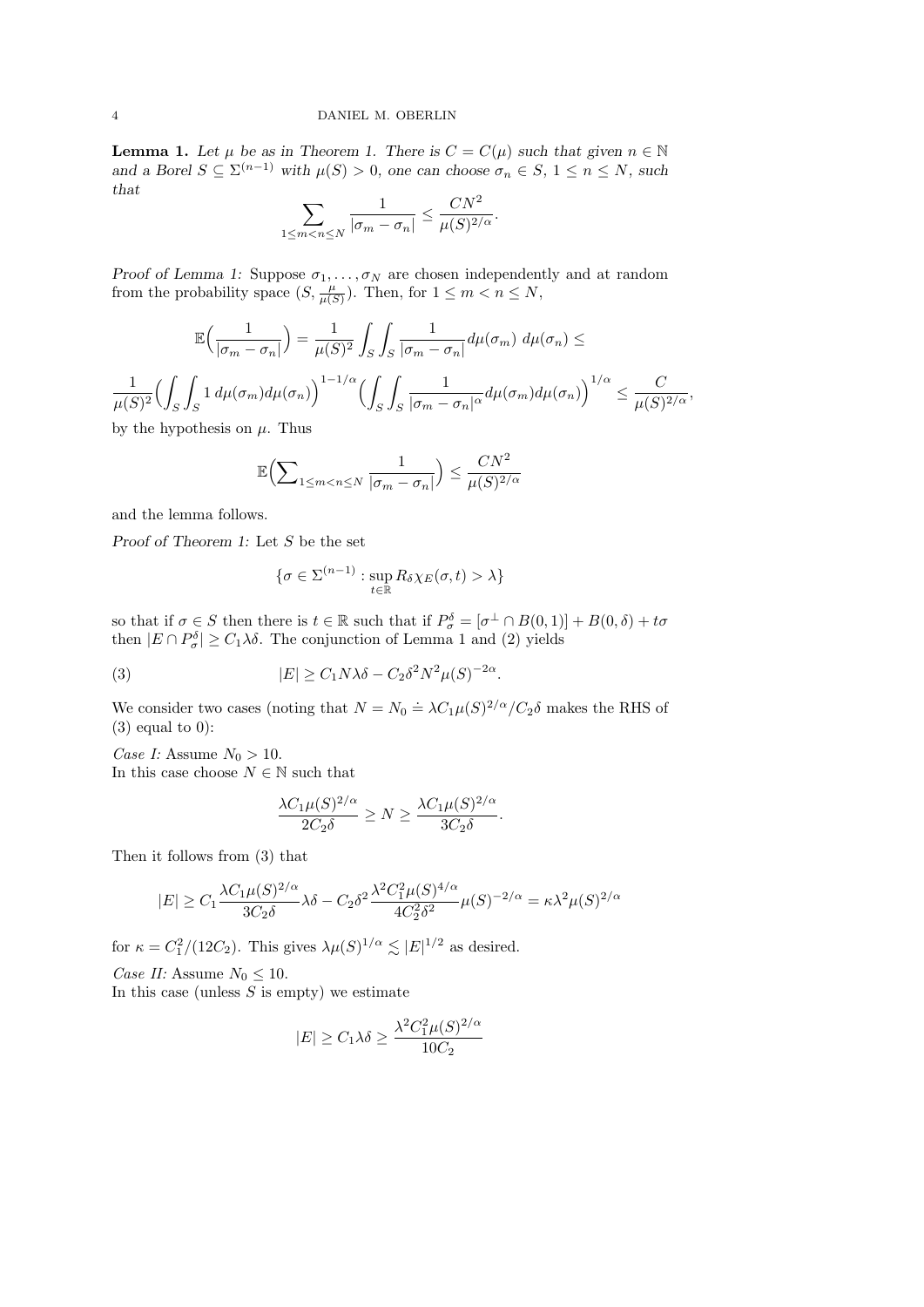which again yields  $\lambda \mu(S)^{1/\alpha} \lesssim |E|^{1/2}$  and so completes the proof of Theorem 1.

The proof of Theorem 2 requires an analogue of Lemma 1:

**Lemma 2.** Suppose  $\mu$  is as in Theorem 2. Suppose  $0 < \gamma < \beta < \alpha$ . Then there is  $C = C(\alpha, \mu, \beta, \gamma)$  such that given a Borel  $S \subseteq \Sigma^{(n-1)}$  with  $\mu(S) > 0$  and  $N \in \mathbb{N}$ , one can choose  $\sigma_n \in S$ ,  $1 \leq n \leq N$ , such that

$$
\sum_{1 \le m < n \le N} \frac{1}{|\sigma_m - \sigma_n|} \le \frac{CN^{(1+2\beta - \gamma)/\beta}}{\mu(S)^{(1+\gamma)/\beta}}.
$$

Proof of Lemma 2: It suffices to show that there exists  $C$  such that if  $F$  is a measurable subset of J with  $\tilde{\mu}(F) > 0$  and if  $N \in 2\mathbb{N}$ , then there are  $x_1, \ldots, x_{N/2}$ in  $F$  such that

(4) 
$$
\sum_{1 \leq m < n \leq N/2} \frac{1}{|x_m - x_n|} \leq \frac{CN^{(1+2\beta-\gamma)/\beta}}{\widetilde{\mu}(F)^{(1+\gamma)/\beta}}.
$$

Note that because  $\beta < \alpha$  it follows that  $\tilde{\mu}(I) \lesssim |I|^{\beta}$  for subintervals I of J. Now define  $\eta$  by  $\eta^{\beta} = \tilde{\mu}(F)/N$  and find  $a_1 < b_1 \le a_2 < \cdots < b_N$  in J such that  $\tilde{\mu}(F \cap [a, b]) = n^{\beta}$ . Let  $I = [a, \pm n/L, b] = n/L$  where L is chosen large enough  $\widetilde{\mu}(F \cap [a_n, b_n]) = \eta^{\beta}$ . Let  $I_n = [a_n + \eta/L, b_n - \eta/L]$  where L is chosen large enough the guarantee that  $\widetilde{\mu}(F \cap I_n) \geq \eta^{\beta}$  and then find intervals  $\widetilde{L} \subseteq I_n$  estigning to guarantee that  $\tilde{\mu}(F \cap I_n) \ge \eta^{\beta}/2$  and then find intervals  $\tilde{I}_n \subseteq I_n$  satisfying  $\widetilde{\mu}(F \cap \widetilde{I_n}) = \eta^{\beta}/2$ . Choose Borel mappings

$$
\tau_n : [0, \eta^{\beta}/2] \to F \cap \widetilde{I_n}
$$

such that the equalities

$$
\int_{F \cap \widetilde{I_n}} f \ d\widetilde{\mu} = \int_0^{\eta^{\beta}/2} f(\tau_n(s)) \ dm_1(s)
$$

hold for reasonable functions f on  $F \cap \widetilde{I}_n$ . Then

$$
\int_0^{\eta^{\beta}/2} \int_0^{\eta^{\beta}/2} \sum_{n \neq m} \frac{dm_1(s) \ dm_1(t)}{|\tau_m(s) - \tau_n(t)|} = \sum_{n \neq m} \int_{F \cap \widetilde{I_m}} \int_{F \cap \widetilde{I_n}} \frac{d\widetilde{\mu}(x) \ d\widetilde{\mu}(y)}{|x - y|}.
$$

Since  $\gamma < 1$  and  $d(\widetilde{I_m}, \widetilde{I_n}) \geq \eta/L$ , the last sum is

$$
\leq C\eta^{\gamma-1} \int_F \int_F \frac{d\widetilde{\mu}(x) \ d\widetilde{\mu}(y)}{|x-y|^\gamma} \leq
$$
  

$$
C\eta^{\gamma-1} \Biggl(\int_F \int_F \frac{d\widetilde{\mu}(x) \ d\widetilde{\mu}(y)}{|x-y|^\beta}\Biggr)^{\gamma/\beta} \widetilde{\mu}(F)^{2(1-\gamma/\beta)} = C\eta^{\gamma-1} \widetilde{\mu}(F)^{2(1-\gamma/\beta)}
$$

since

$$
\int_J \int_J \frac{d\widetilde{\mu}(x) \ d\widetilde{\mu}(y)}{|x-y|^\beta} < \infty
$$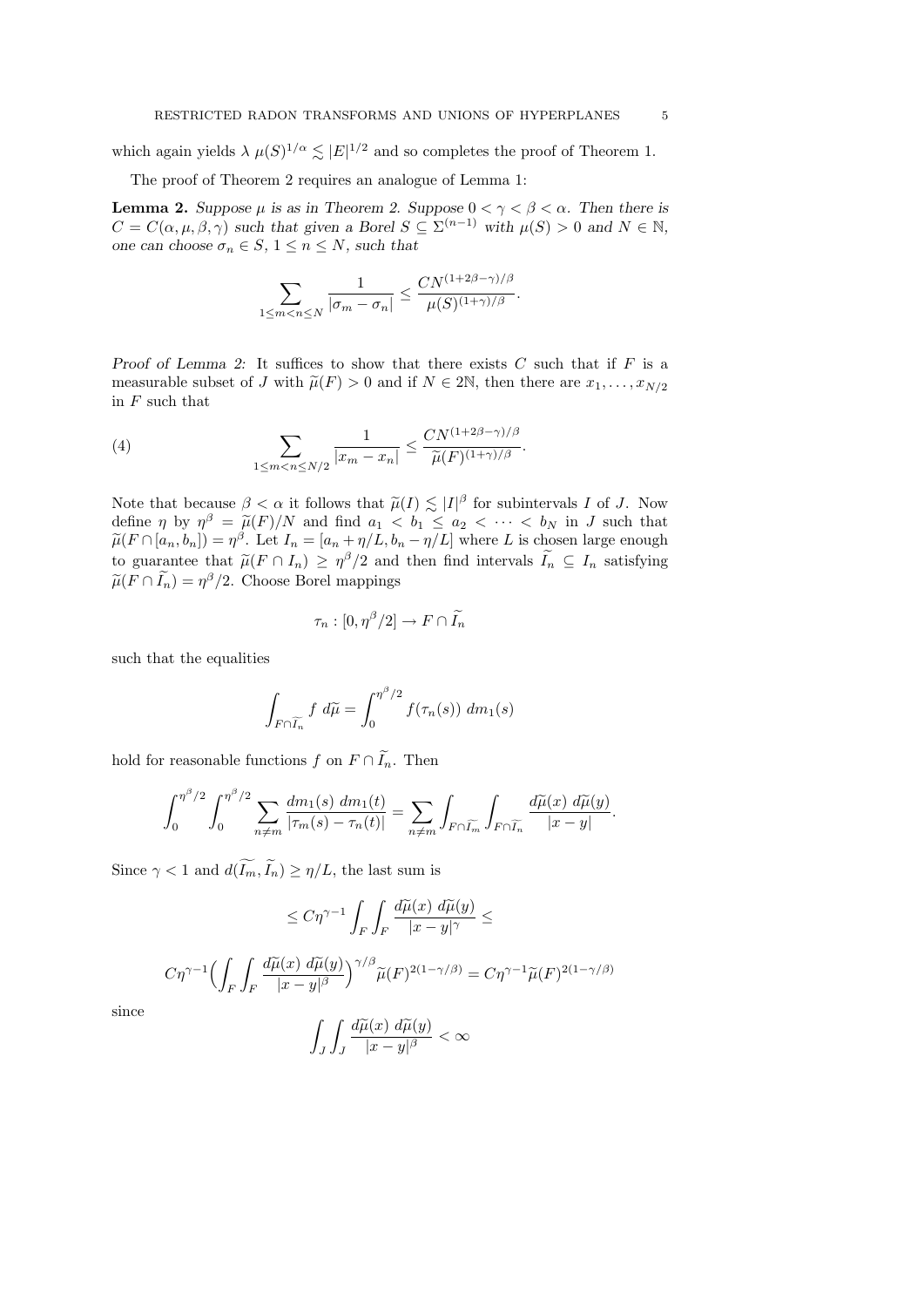follows from the hypothesis on  $\tilde{\mu}$  and the fact that  $\beta < \alpha$ . Thus

$$
\frac{1}{(\eta^{\beta}/2)^2} \int_0^{\eta^{\beta}/2} \int_0^{\eta^{\beta}/2} \sum_{n \neq m} \frac{dm_1(s) \, dm_1(t)}{|\tau_m(s) - \tau_n(t)|} \leq C \eta^{-2\beta + \gamma - 1} \widetilde{\mu}(F)^{2(1 - \gamma/\beta)} =
$$
  

$$
C \Big(\frac{\widetilde{\mu}(F)}{N}\Big)^{(-2\beta + \gamma - 1)/\beta} \widetilde{\mu}(F)^{2(1 - \gamma/\beta)} = C N^{(2\beta - \gamma + 1)/\beta} \widetilde{\mu}(F)^{-(1 + \gamma)/\beta}.
$$

It follows that there are  $s, t \in [0, \eta^{\beta}/2]$  such, for  $m, n = 1, ..., N$ , the points

$$
x_n = \tau_n(s) \in F \cap \widetilde{I}_n, \ \ y_m = \tau_m(t) \in F \cap \widetilde{I_m}
$$

satisfy

$$
\sum_{n \neq m} \frac{1}{|x_m - y_n|} \leq \frac{CN^{(2\beta - \gamma + 1)/\beta}}{\widetilde{\mu}(F)^{(1+\gamma)/\beta}}.
$$

Now either  $x_n \leq y_n$  for at least  $N/2$  n's or  $y_n \leq x_n$  for at least  $N/2$  n's. Without loss of generality, consider the first case and let

$$
\mathcal{N} = \{n = 1, \ldots, N : x_n \leq y_n\}.
$$

If  $n_1, n_2 \in \mathcal{N}$  and  $n_1 < n_2$  then (because  $y_{n_1} \in I_{n_1}$  and  $x_{n_2} \in I_{n_2}$ ), we have

$$
x_{n_1} \le y_{n_1} < x_{n_2} \le y_{n_2}
$$

and so

$$
|x_{n_1} - x_{n_2}| > |y_{n_1} - x_{n_2}|.
$$

Thus

$$
\sum_{\substack{n_1 < n_2 \\ n_1, n_2 \in \mathcal{N}}} \frac{1}{|x_{n_1} - x_{n_2}|} < \sum_{\substack{n_1 < n_2 \\ n_1, n_2 \in \mathcal{N}}} \frac{1}{|y_{n_1} - x_{n_2}|} \leq
$$
\n
$$
\sum_{n \neq m} \frac{1}{|x_m - y_n|} \leq \frac{CN^{(2\beta - \gamma + 1)/\beta}}{\widetilde{\mu}(F)^{(1 + \gamma)/\beta}}.
$$

Renumbering the  $x_n$   $(n \in \mathcal{N})$  gives (4) and completes the proof of the lemma.

Proof of Theorem 2: The proof is parallel to that of Theorem 1. Using Lemma 2 instead of Lemma 1, the analogue of (3) is

(5) 
$$
|E| \geq C_1 N \lambda \delta - C_2 \delta^2 N^{(1+2\beta-\gamma)/\beta} \mu(S)^{-(1+\gamma)/\beta}.
$$

The two cases are now defined by comparing

$$
N_0 \doteq \Big(\frac{C_1\lambda}{C_2\delta}\Big)^{\beta/(1+\beta-\gamma)}\mu(S)^{\frac{1+\gamma}{1+\beta-\gamma}}
$$

and 10. In case  $N_0 > 10$ , choosing N in (5) such that  $N_0/2 \ge N \ge N_0/3$  gives

$$
|E| \geq \lambda^{\frac{1+2\beta-\gamma}{1+\beta-\gamma}} \delta^{\frac{1-\gamma}{1+\beta-\gamma}} \mu(S)^{\frac{1+\gamma}{1+\beta-\gamma}} \kappa
$$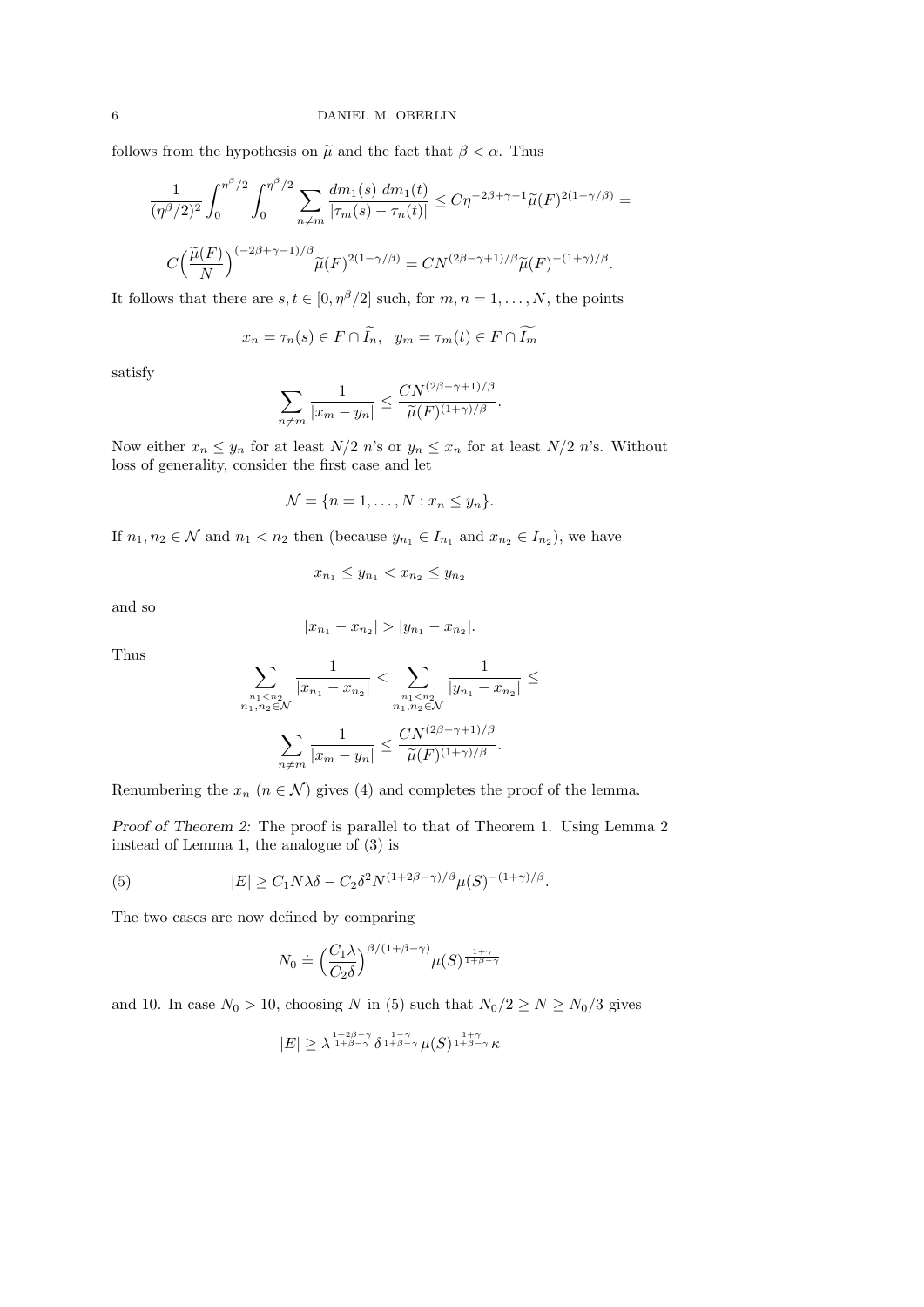where

$$
\kappa = C_1^{\frac{1+2\beta-\gamma}{1+\beta-\gamma}} C_2^{\frac{-\beta}{1+\beta-\gamma}} \Big( \frac{1}{3} - \frac{1}{2^{(1+2\beta-\gamma)/\beta}} \Big) > 0.
$$

This leads directly to the desired estimate  $\lambda \mu(S)^{1/q} \lesssim |E|^{1/p} \delta^{-\eta}$  if  $N_0 > 10$ . On the other hand, the inequality  $N_0 \leq 10$  gives  $\lambda \mu(S)^{(1+\gamma)/\beta} \lesssim \delta$  and so

(6) 
$$
\lambda^A \mu(S)^{A(1+\gamma)/\beta} \lesssim \delta^A
$$

if  $A > 0$ . Since  $|E| > C_1 \lambda \delta$  (unless S is empty), there is also the inequality

(7) 
$$
\lambda^{1-A} \lesssim |E|^{1-A} \delta^{A-1}
$$

as long as  $0 < A < 1$ . Multiplying (6) and (7) gives  $\lambda \mu(S)^{A(1+\gamma)/\beta} \lesssim |E|^{1-A} \delta^{2A-1}$ . Then the choice  $A = \beta/(1+2\beta-\gamma)$  yields  $\lambda\mu(S)^{1/q} \lesssim |E|^{1/p} \delta^{-\eta}$  again, completing the proof of Theorem 2.

It follows from the proof of Lemma 2.15 in [1] that the estimate

$$
||R_{\delta}\chi_E||_{L^{q,\infty}_{\mu}(L^{\infty})} \lesssim |E|^{1/p} \delta^{-\eta}
$$

provides a lower bound of  $n-p\eta$  for the Hausdorff dimension of a Borel set containing positive-measure sections of hyperplanes associated with each of the directions  $\sigma$  in the support of  $\mu$ . Plugging in the values for p and  $\eta$  which are given in Theorem 2 yields first the lower bound  $n - (1 - \gamma)/(1 + \beta - \gamma)$  and then, since that is valid for  $0 < \gamma < \beta < \alpha$ , the desired lower bound of  $n - 1 + \alpha$ . A subset  $S \subseteq \Sigma^{(n-1)}$ of Hausdorff dimension  $\alpha \in (0, 1)$  and located on a curve as in the hypotheses of Theorem 2, will, for each  $\epsilon \in (0, \alpha)$ , support a measure  $\mu$  satisfying the hypotheses of Theorem 2, but with  $\alpha - \epsilon$  instead of  $\alpha$ . It follows that the  $B(n-1;\alpha)$  sets associated with such sets of directions S will all have Hausdorff dimension at least  $n-1+\alpha$ . Finally, note that if  $n=2$  then the hypothesis that  $\mu$  be supported on a curve is no restriction and so all  $B(1;\alpha)$  sets in  $\mathbb{R}^2$  have dimension at least  $1+\alpha$ .

The next result gives, in certain special situations, an improvement over Theorem 1 on the index q in the bound  $||R\chi_E||_{L^q_\mu,\infty}(L^\infty) \lesssim |E|^{1/2}$ .

**Proposition 1.** Suppose  $d \in \mathbb{N}$ ,  $1 < d < n - 1$ . Suppose that  $\mu$  is the image of Lebesgue measure on a closed ball in  $\mathbb{R}^d$  under a bi-Lipschitz mapping of that ball into  $\Sigma^{(n-1)}$ . Then for Borel  $E \subseteq B(0,1)$  there is the estimate

$$
||R\chi_E||_{L^{2d,\infty}_\mu(L^\infty)} \lesssim |E|^{1/2}.
$$

Proof of Proposition 1: The proof is again analogous to the proof of Theorem 1. The required analogue of Lemma 1 is

**Lemma 3.** Suppose  $\mu$  is as in Theorem 4. Then there is C such that given a Borel  $S \subseteq \Sigma^{(n-1)}$  with  $\mu(S) > 0$  and given  $N \in \mathbb{N}$ , one can choose  $\sigma_n \in S$ ,  $1 \leq n \leq N$ , such that

$$
\sum_{1 \le m < n \le N} \frac{1}{|\sigma_m - \sigma_n|} \le \frac{CN^2}{\mu(S)^{1/d}}.
$$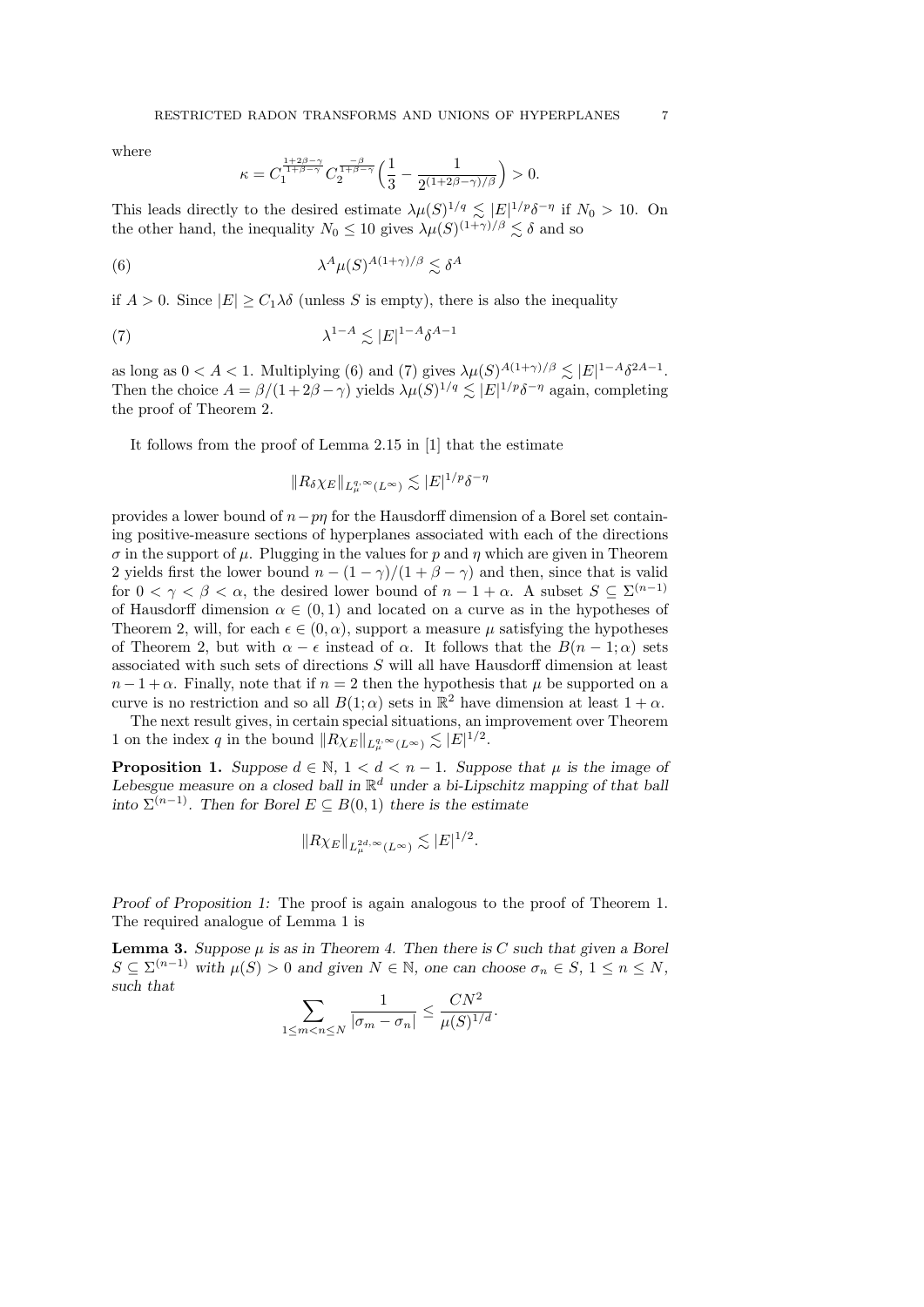Proof of Lemma 3: Letting  $\eta > 0$  be defined by  $\eta^d = \mu(S)/(CN)$ , where C is sufficiently large, choose N  $\eta$ -separated points  $\sigma_1, \ldots, \sigma_N$  from S. Then, for fixed  $m,$ 

$$
\sum_{n \neq m} \frac{1}{|\sigma_m - \sigma_n|} \lesssim \eta^{-d} \int_{\cup_n B(\sigma_n, \eta/2)} \frac{d\sigma}{|\sigma_m - \sigma|}
$$

.

The function  $\sigma \mapsto |\sigma_m - \sigma|^{-1}$  is in  $L^{d,\infty}(d\mu)$ . So, still for fixed m,

$$
\sum_{n \neq m} \frac{1}{|\sigma_m - \sigma_n|} \lesssim \eta^{-d} (N\eta^d)^{1 - 1/d}.
$$

The lemma follows from the choice of  $\eta$  by summing on  $m$ .

Returning to the proof of Proposition 1, the analogue of (3) is now

$$
|E| \ge C_1 N \lambda \delta - C_2 \delta^2 N^2 \mu(S)^{-1/d},
$$

the choice for  $N_0$  is  $\lambda C_1 \mu(S)^{1/d} / (C_2 \delta)$ , and the remainder of the proof of Proposition 1 is completely parallel to that of Theorem 1.

### §3 Proof of Theorem 3

As previously mentioned, the proof is an adaptation of the proof of  $(3)$  in [5]. We begin by noting that

$$
\widehat{Rf(\sigma,\cdot)}(y) = \int_{-\infty}^{\infty} e^{-2\pi i y t} \int_{\sigma^{\perp}} f(p + t\sigma) dm_{n-1}(p) dm_1(t) = \widehat{f}(y\sigma).
$$

Thus

$$
||Rf||_{L^2_{d\mu}(L^2)}^2 = \int_S \int_{-\infty}^{\infty} \left| \widehat{f}(y\sigma) \right|^2 dm_1(y) \ d\mu(\sigma) = \int_{\mathbb{R}^{(n-1)}} \left| \widehat{f}(\xi, |\xi|) \right|^2 \frac{d\xi}{|\xi|^{n-2}}
$$

and so estimates for R as a mapping into  $L^2_{\mu}(L^2)$  are just Fourier restriction estimates for the light cone in  $\mathbb{R}^n$ . More generally, we have

$$
\left\| \left( \frac{\partial}{\partial t} \right)^{\beta} Rf \right\|_{L^2_{\mu}(L^2)}^2 = \int_{\mathbb{R}^{(n-1)}} \left| \widehat{f}(\xi, |\xi|) \right|^2 \frac{d\xi}{|\xi|^{n-2-2\beta}}.
$$

Thus the results of  $5.17(b)$  on p. 367 in [6] give the estimate

(8) 
$$
\left\| \left( \frac{\partial}{\partial t} \right)^{\beta} R f \right\|_{L^2_{\mu}(L^2)} \lesssim \| f \|_p
$$

whenever

$$
-\frac{1}{2} < \beta \le \frac{n-3}{2} \text{ and } \frac{1}{p} = \frac{2n - 2\beta - 1}{2n}.
$$

Estimate (8) will lead to a mixed norm estimate in which the "inside" norm is a Lipschitz norm. The proof of Theorem 3 is simply an interpolation of this estimate with the trivial  $L^1 \to L^{\infty}(L^1)$  estimate for R. The following generalization of an observation from [5] allows this interpolation.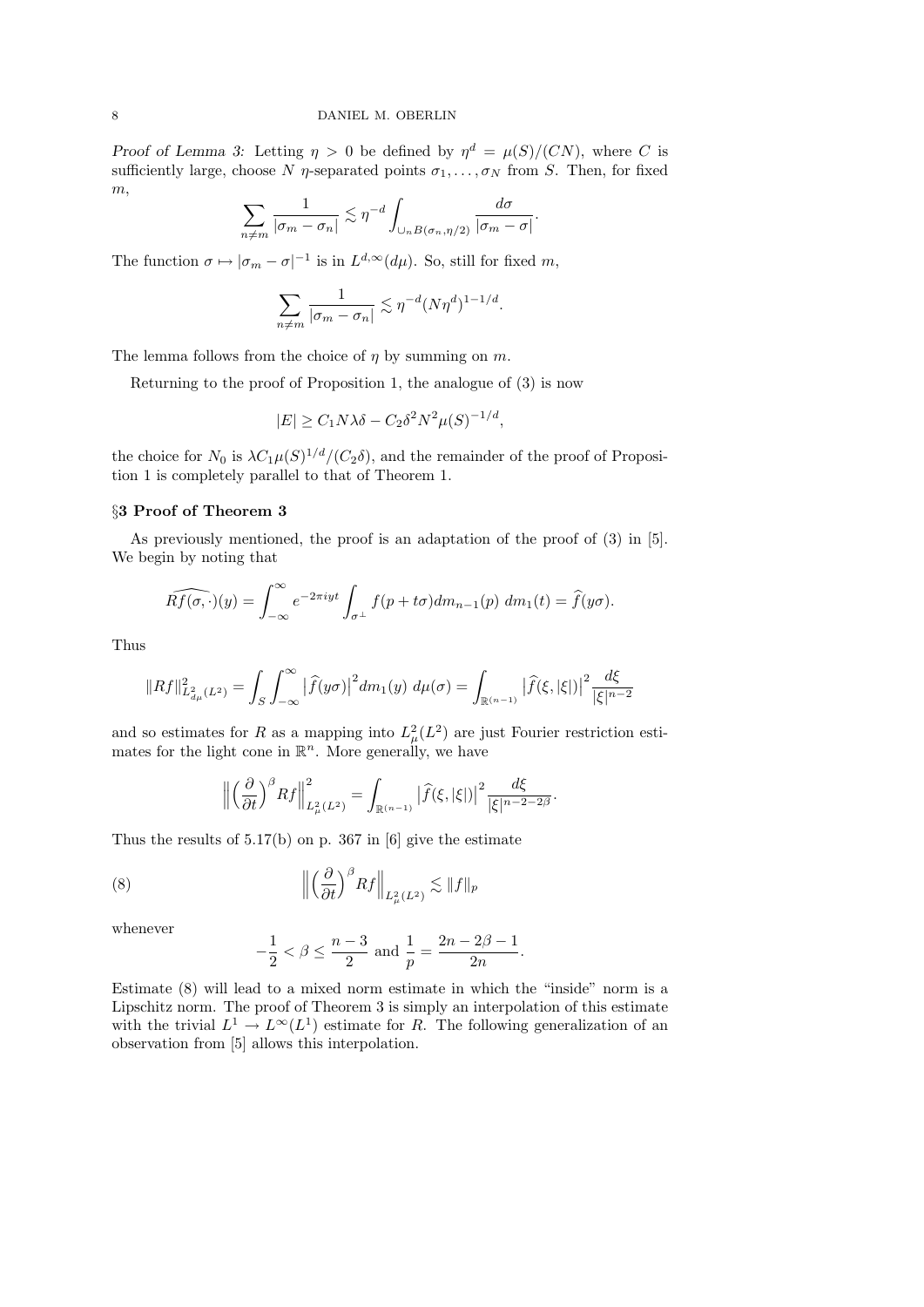**Lemma 4.** Fix  $\alpha > 0$  and  $m \in \mathbb{N}$  with  $m > \alpha$ . For a Borel function g on  $\mathbb{R}$  and for  $t \in \mathbb{R}$ , write  $\Delta_t$  for the usual difference operator given by  $\Delta_t g(x) = g(x+t) - g(x)$ ,  $x \in \mathbb{R}$ . Let  $||g||_{\alpha}$  be the Lipschitz norm given by

$$
||g||_{\alpha} = \sup_{x \in \mathbb{R}, t \neq 0} \frac{|\Delta_t^m g(x)|}{|t|^{\alpha}}.
$$

Then, for  $1 \leq r < \infty$ , we have

$$
||g||_{L^{\infty}} \lesssim ||g||_{L^{r,\infty}}^{\alpha r/(1+\alpha r)} ||g||_{\alpha}^{1/(1+\alpha r)}.
$$

Proof of Lemma 4: Write

$$
\Delta_t^m g(x) = \sum_{j=1}^m c_j g(x + jt) \pm g(x).
$$

Assume that  $|g(x)| \geq \lambda$  for some fixed  $x \in \mathbb{R}$  and some  $\lambda > 0$ . If  $|t|$  is so small that

$$
|t|^{\alpha}||g||_{\alpha} \le \frac{\lambda}{2}
$$

then

$$
|\sum_{j=1}^{m} c_j g(x+jt)| \geq \frac{\lambda}{2}.
$$

Thus

$$
\frac{\lambda}{2} \Big( 2 \big( \frac{\lambda}{2 \|g\|_{\alpha}} \big)^{1/\alpha} \Big)^{1/r} \leq \| \sum_{j=1}^{m} c_j g(x+jt) \|_{L_t^{r,\infty}} \lesssim \|g\|_{L^{r,\infty}}
$$

and so

$$
\lambda \lesssim \|g\|_{L^{r,\infty}}^{\alpha r/(1+\alpha r)} \|g\|_\alpha^{1/(1+\alpha r)}.
$$

Since  $x \in \mathbb{R}$  and  $\lambda \leq |g(x)|$  were arbitrary, the desired inequality follows and the proof of Lemma 4 is complete.

For the remainder of this section, the "outside" norms  $\|\cdot\|_{L^s}$  will refer to the measure  $\mu$  on S while  $\|\cdot\|_p$  will be the norm on  $L^p(\mathbb{R}^n)$  (or on  $L^p(\mathbb{R})$ ) and  $\|\cdot\|_{\alpha}$ will be the Lipschitz norm of Lemma 4. Taking  $r = 1$  in Lemma 4 gives

(9) 
$$
||Rf||_{L^{n-2}(L^{\infty})} \lesssim ||Rf||_1^{\alpha/(1+\alpha)}||_{L^{\infty}} ||Rf||_{\alpha}^{1/(1+\alpha)}||_{L^{n-2}}.
$$

Since

$$
||Rf(\sigma,\cdot)||_1 \leq ||f||_1,
$$

for all  $\sigma \in \Sigma^{(n-1)}$ , (9) gives

(10) 
$$
||Rf||_{L^{n-2}(L^{\infty})} \lesssim ||f||_1^{\alpha/(1+\alpha)} ||Rf||_{\alpha}^{1/(1+\alpha)}||_{L^{n-2}}.
$$

To bound the second term of the RHS of (10), we note that the estimate

$$
\| \|Rf\|_{\alpha}\|_{L^2} \lesssim \left\| \left(\frac{\partial}{\partial t}\right)^{1/2+\alpha} Rf \right\|_{L^2(L^2)}
$$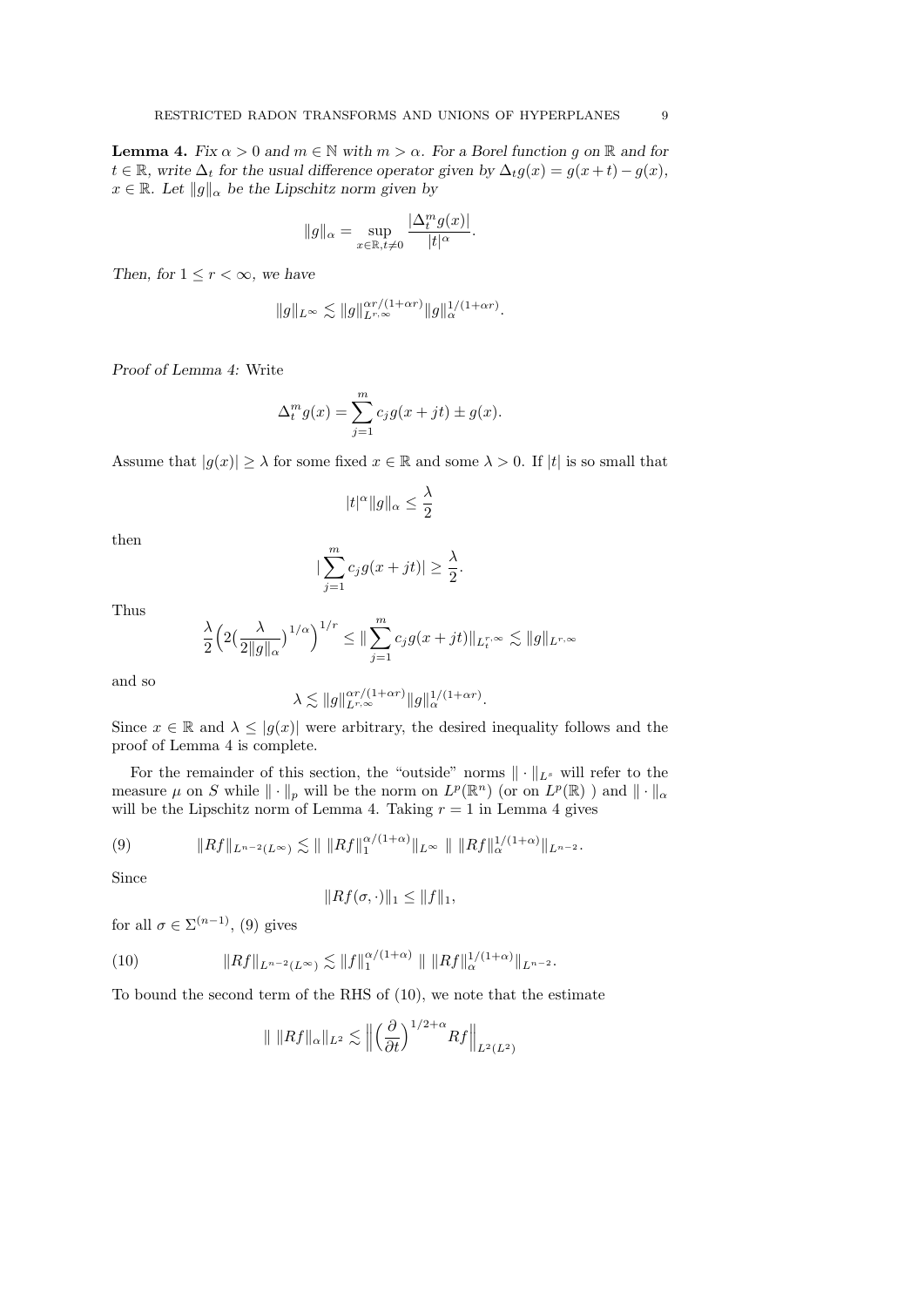follows from Lemma 1 in [5]. Thus if

$$
\alpha = \frac{n-4}{2}
$$
 and  $\frac{1}{p} = \frac{n-1-\alpha}{n} = \frac{n+2}{2n}$ ,

(8) with  $\beta = 1/2 + \alpha$  yields

$$
\| \|Rf\|_{\alpha}^{1/(1+\alpha)} \|_{L^{n-2}} = \| \|Rf\|_{\alpha} \|_{L^{2}}^{1/(1+\alpha)} \lesssim \left\| \left(\frac{\partial}{\partial t}\right)^{1/2+\alpha} Rf \right\|_{L^{2}(L^{2})}^{1/(1+\alpha)} \lesssim \|f\|_{2n/(n+2)}^{1/(1+\alpha)} = \|f\|_{2n/(n+2)}^{2/(n-2)}.
$$

With (10), this gives

$$
\| \| R\chi_E \|_{L^\infty} \|_{L^{n-2}} \lesssim |E|^{(n-1)/n},
$$

which is the desired result.

### §4 Miscellany

## Fourier dimension

As introduced by Kahane in [2], the Fourier dimension of a compact set  $E \subseteq \mathbb{R}^n$ is twice the least upper bound of the set of nonnegative  $\beta$ 's for which E carries a Borel probability measure  $\lambda$  satisfying  $|\hat{\lambda}(\xi)| = o(|\xi|^{\beta})$  for large  $|\xi|$ . It is observed in  $[2]$  that the Hausdorff dimension of E is always at least equal to the Fourier dimension of  $E$  and is generally strictly larger, since the Hausdorff dimension of  $E \subseteq \mathbb{R}^n$  does not change if  $\mathbb{R}^n$  if embedded in  $\mathbb{R}^{n+1}$  while the Fourier dimension of E now considered as a subset of  $\mathbb{R}^{n+1}$  will be 0. The next result is an analogue for Fourier dimension of the  $n = 2$  case of Theorem 2:

**Proposition 2.** Suppose  $\alpha \in (0,1)$  and  $S \subseteq \Sigma^{(1)}$  has Hausdorff dimension  $\alpha$ . Suppose that E is a compact subset of  $\mathbb{R}^2$  containing a unit line segment in each of the directions  $\sigma \in S$ . Then the Fourier dimension of E is at least  $2\alpha$ .

Since Fourier dimension is generally strictly smaller than Hausdorff dimension, it is not surprising that our lower bound  $2\alpha$  for the Fourier dimension of E is strictly smaller than the lower bound  $1 + \alpha$  for the Hausdorff dimension of E which follows from Theorem 2. Still, it follows from Proposition 2 that Kakeya sets in  $\mathbb{R}^2$  have Fourier dimension 2, providing a different proof of the well-known fact that such sets have Hausdorff dimension 2. It would be interesting to have examples, for  $\alpha \in (0,1)$ , of sets E as in the proposition and having Fourier dimension equal to  $2\alpha$ .

Proof of Proposition 2: The heuristic is simple: for each  $\beta < \alpha$ , S carries a Borel probability measure  $\mu$  satisfying

$$
\mu(J) \le C \ |J|^{\beta}
$$

for intervals  $J \subseteq \Sigma^{(1)}$  (where C depends on  $\beta$  and  $|J|$  denotes the "length" of J). For each  $\sigma \in S$  find  $x_{\sigma} \in \mathbb{R}^2$  such that  $x_{\sigma} + t\sigma \in E$  if  $|t| \leq 1/2$ . Let  $\varphi \in C_0^{\infty}([-1/2, 1/2])$ be a nonnegative function with integral 1 and define the measure  $\lambda$  on E by

(12) 
$$
\int_E f \ d\lambda = \int_S \int_{-1/2}^{1/2} f(x_\sigma + t\sigma) \ \varphi(t) \ dt \ d\mu(\sigma).
$$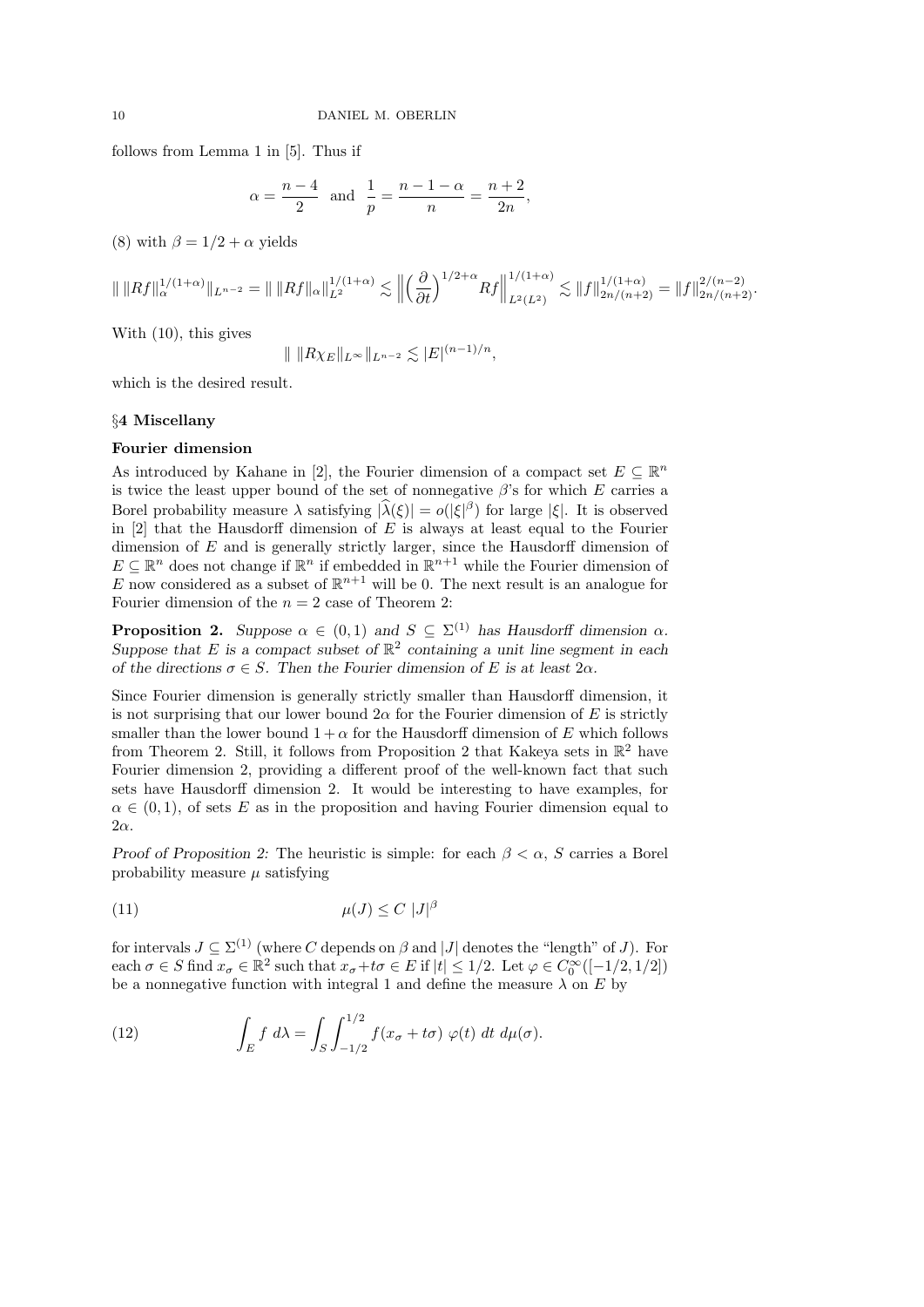Then

(13) 
$$
|\widehat{\lambda}(\xi)| \leq \int_{S} \left| \int_{-1/2}^{1/2} e^{-2\pi i \xi \cdot (x_{\sigma} + t\sigma)} \varphi(t) dt \right| d\mu(\sigma) = \int_{S} \left| \widehat{\varphi}(\xi \cdot \sigma) \right| d\mu(\sigma).
$$

For each  $p \in \mathbb{N}$  there is  $C(p)$  such that

$$
\left|\widehat{\varphi}(\xi \cdot \sigma)\right| \le \frac{C(p)}{|\xi \cdot \sigma|^p}
$$

.

Thus for any  $\xi \in \mathbb{R}^2$  there are two intervals  $J_1, J_2 \subset \Sigma^{(1)}$  of length  $\eta > 0$  such that for  $\sigma \in \Sigma^{(1)} - (J_1 \cup J_2)$  we have

$$
\left|\widehat{\varphi}(\xi \cdot \sigma)\right| \leq \frac{C(p)}{(|\xi|\eta)^p}.
$$

With (11) and (13) this leads to

$$
|\widehat{\lambda}(\xi)| \lesssim \eta^{\beta} + \frac{1}{(|\xi|\eta)^p}.
$$

Optimizing with the choice  $\eta = |\xi|^{-p/(\beta+p)}$  then gives

(14) 
$$
|\widehat{\lambda}(\xi)| \le C(\beta, p) |\xi|^{-\beta p/(\beta+p)},
$$

and this implies the lower bound  $2\beta p/(\beta + p)$  for the Fourier dimension of E. As that bound should hold for  $0 < \beta < \alpha$  and for  $p \in \mathbb{N}$ , the desired lower bound  $2\alpha$ follows.

The problem with this heuristic argument lies, of course, in the measurability of the selection  $\sigma \mapsto x_{\sigma}$ . A standard approximation procedure circumvents this: for each  $N \in \mathbb{N}$ , partition  $\Sigma^{(1)}$  into N intervals  $J_1, \ldots, J_N$  of length  $2\pi/N$ . Choose (if possible)  $\sigma_n \in J_n \cap S$  and define

$$
\mu_N = \sum_{n=1}^N \mu(J_n) \; \delta_{\sigma_n}.
$$

Define  $\lambda_N$  as in (12) but with  $\mu$  replaced by  $\mu_N$ . Then the argument above shows that

$$
|\widehat{\lambda_N}(\xi)| \le C(\beta, p)|\xi|^{-\beta p/(\beta+p)}
$$

for  $|\xi| \leq N^{1+\beta/p}$ . Thus some weak\* limit point  $\lambda$  of the sequence  $\{\lambda_N\}$  will satisfy (14). This completes the proof of Proposition 2.

## $B(n-1;1)$  sets

Recall that  $E \subseteq \mathbb{R}^n$  is a  $B(n-1,1)$  set if there is a compact set  $S \subseteq \Sigma^{(n-1)}$  having Hausdorff dimension 1 such that for each  $\sigma \in S$  there is a hyperplane orthogonal to  $\sigma$  which intersects E in a set of positive  $(n-1)$ -dimensional Lebesgue measure. Although we have not proved it unless S sits on a nice curve in  $\Sigma^{(n-1)}$ , one expects that  $B(n-1;1)$  sets should have Hausdorff dimension n. Here are some examples in dimension 3: